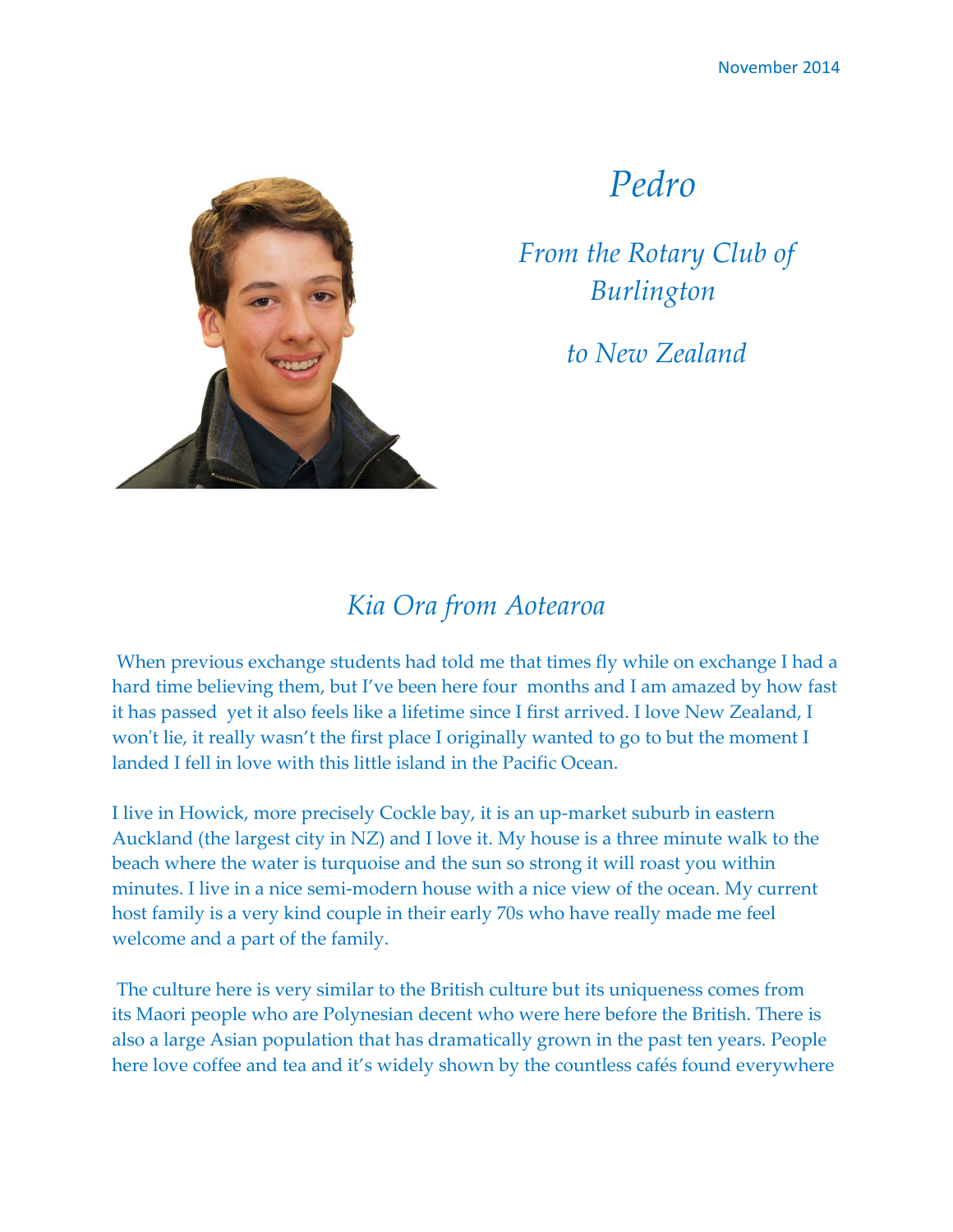in Auckland. New Zealanders tend to enjoy morning and afternoon tea and in my area things also tend to get a little more formal.

Something I find very interesting about New Zealand is its climate. New Zealand is an island somewhat in the middle of the ocean and it has a bipolar climate. I wake up and it's a beautiful warm day but in an hour there may be severe rain and winds but it changes again in a short period. This is due to two fronts in Auckland one front coming in from the west (Tasman Sea) and another coming from the east (Pacific). This radical weather makes it difficult to dress appropriately for the day because I'll wear shorts and a t-shirt to school in the morning but in the afternoon I am near hypothermic due to the high winds and rain.

I go to Howick College (20 minute walk from my house), it's a public high school in the area but unlike public high schools in Canada here the students require uniforms. Luckily for me I am in year 13 therefore I am not required to wear one. Although I am in year 13 all my classes are year 12. I take a range of courses from Chemistry all the way to outdoor education. My first day of school was very scary, I wasn't given a "buddy" so I had to navigate myself to my classes through this immense school and I didn't have anybody to hang-out with nor was I introduced to anybody. But on the second day I met some international students from Germany, Italy, and Brazil and they invited me to their group and ever since I believe they are the best friends I've ever had. I also made some Kiwi friends but I was closest to my internationals.

The past four months I have done a bit of traveling around the North Island, most of which was with the school outdoor education department. My first host family took me to a dairy farm up north of Auckland. Dairy is their largest export category in New Zealand and Dairy Farms are found everywhere. They also took me out to the west coast to Bethels beach. It is a very dangerous surfing beach, apparently the best on the west coast of the north island. We walked out to this little island when the tide was low and slept in a minuscule cottage on top of this island. I've also done some trips with my schools outdoor education department. We went hiking and camping through volcanic landscapes for 5 days in Tongariro national park and we also hiked in mountains in a beautiful area called the Coramandel.

In New Zealand I try to make the most of everyday. I am always so busy and I love that it keeps my mind occupied from thinking about home back in Canada. The rebounds had told us that you will feel home sick, luckily it hasn't hit me and I doubt it will, it is only one year in your life but it is also a lifetime in a year.